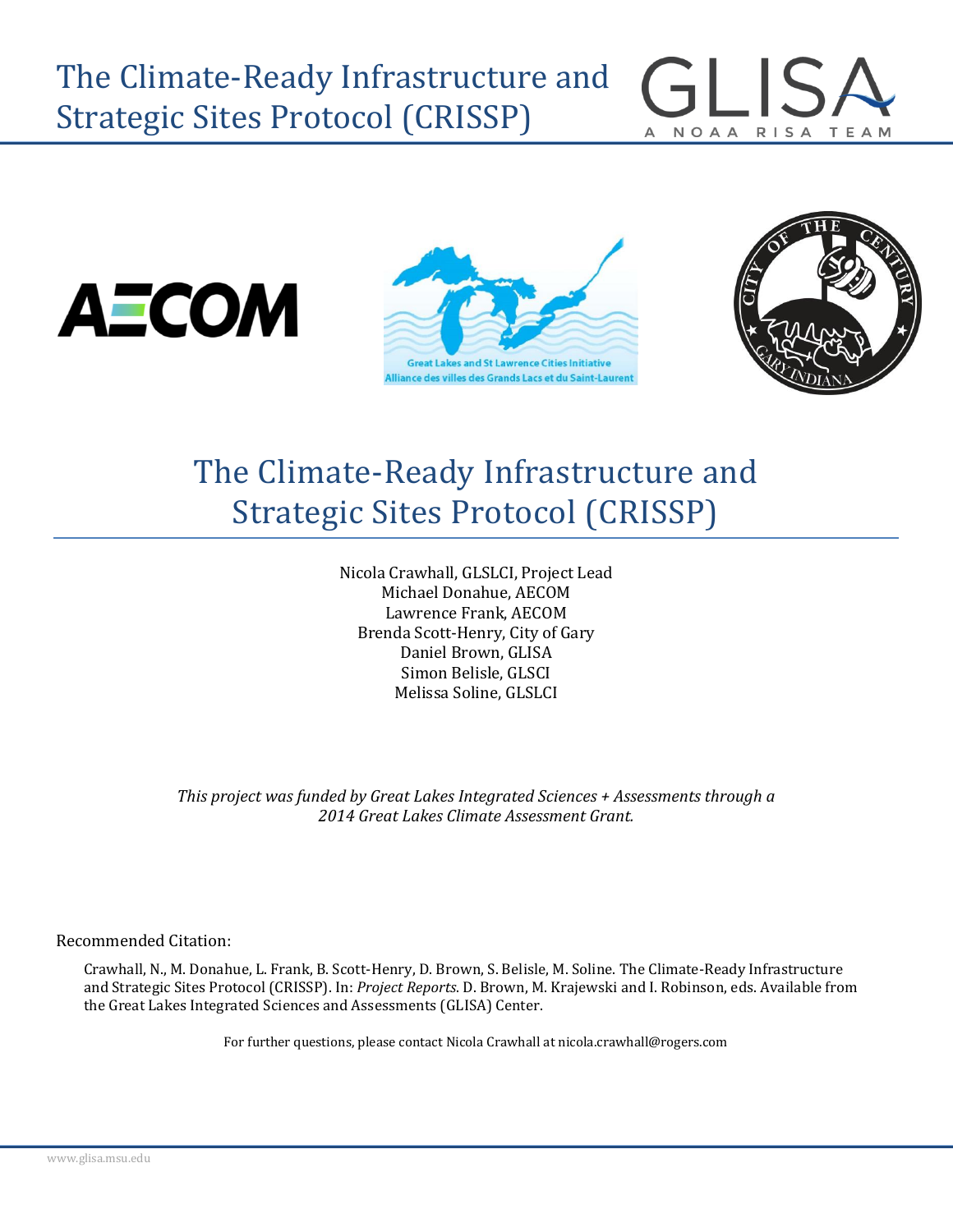## **Contents**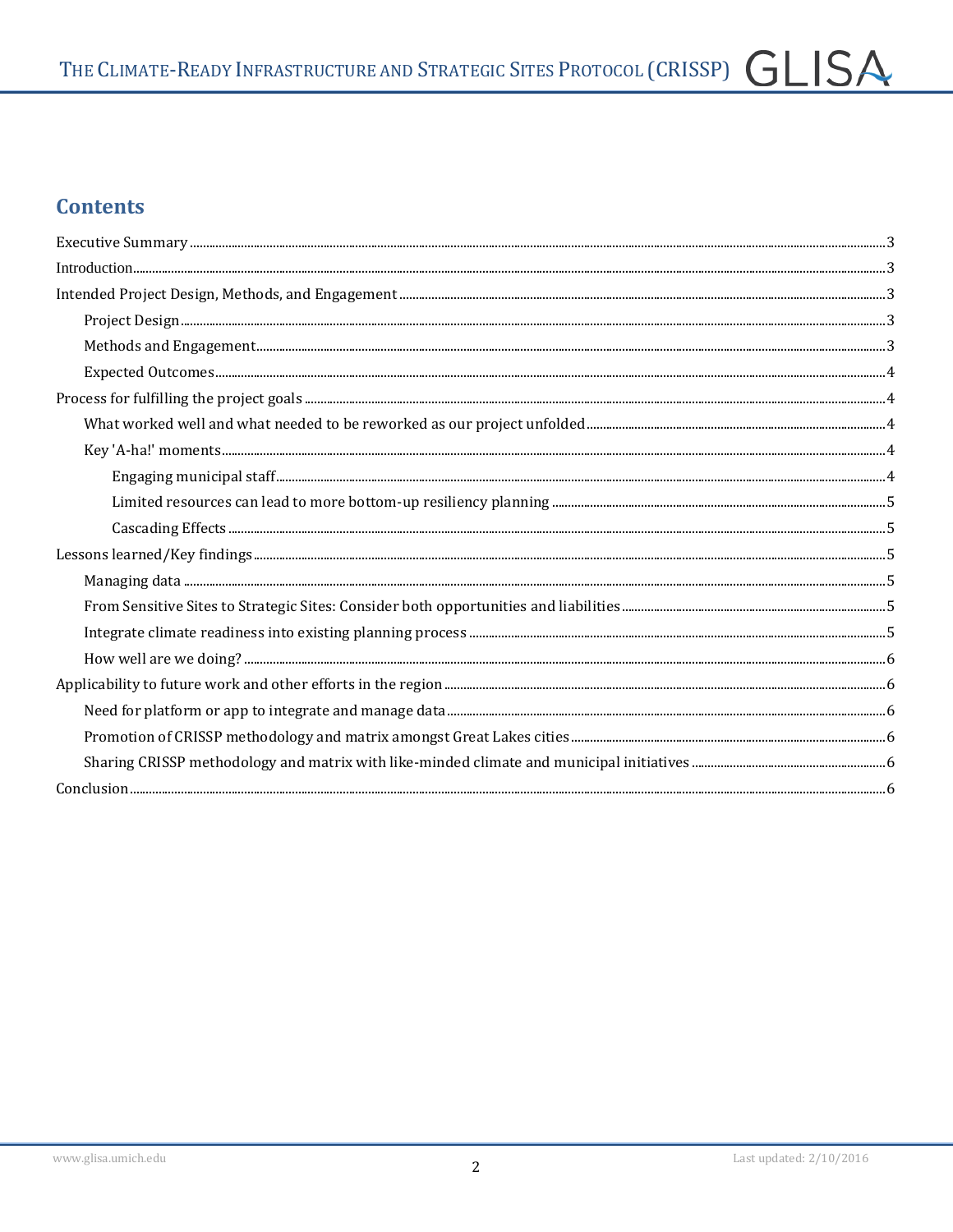### <span id="page-2-0"></span>**Executive Summary**

The Climate-Ready Infrastructure and Strategic Sites Protocol (CRISSP) is a municipal adaptation tool developed to address two challenges that municipalities face: 1) the lack of reliable data on anticipated weather changes due to climate change; and 2) limited municipal financial and staff resources to devote to identifying and assessing vulnerability. The CRISSP provides a simplified, expedited method to evaluate and address vulnerability to climate change and extreme weather of critical infrastructure and strategic sites in your municipality, using existing internal and external resources. The CRISSP was jointly developed by the Cities Initiative, AECOM, and the City of Gary (IN), with technical and financial support from the Great Lakes Integrated Sciences and Assessment (GLISA) at the University of Michigan. The project benefited from the review and advice of the CRISSP Advisory Committee consisting of representatives from four municipal members of the Cities Initiative.

While the initially conceived process to develop the CRISSP was largely followed, two modifications were made. Firstly, rather than develop the methodology and matrix first and conduct the Gary case study afterwards, these two actions were done simultaneously. Secondly, the advisory committee was engaged later in the process, which allowed a completed draft matrix to be test run in four municipalities in addition to Gary. These modifications gave better more timely feedback to the methodology and matrix.

In our effort to provide a simplified evaluation tool for community-wide assets and facilities, we created a valuable bottom-up resiliency evaluation tool that can be free standing or can also complement a more comprehensive broad scale vulnerability analysis. A key lesson in this process was to recognize the importance of investing in relationship building and engagement at the front end to secure buy in internally when conducting a CRISSP evaluation. We also learned that when evaluating vulnerability and resiliency, it is important to factor in both critical dependencies (e.g. electricity disruptions, road closures) and opportunities (e.g. identifying vacant or abandoned sites that may be used as green infrastructure).

While created for the Great Lakes and St. Lawrence Region, the CRISSP methodology and matrix can be applied anywhere. The Cities Initiative will promote its use amongst its membership, and share it with like-minded climate and municipal organizations, like the Urban Sustainability Directors Network. For more widespread use, the CRISSP would benefit from a platform or application that could facilitate easier management and integration of data and information gathered through the CRISSP methodology and matrix.

#### <span id="page-2-1"></span>**Introduction**

The Climate-Ready Infrastructure and Strategic Sites Protocol (CRISSP) is a municipal adaptation tool developed to address two challenges that municipalities face: 1) the lack of reliable data on anticipated weather changes due to climate change; and 2) limited municipal financial and staff resources to devote to identifying and assessing vulnerability. The CRISSP provides a simplified, expedited method to evaluate and address vulnerability to climate change and extreme weather of critical infrastructure and strategic sites in your municipality, using existing internal and external resources.

The CRISSP methodology and matrix are outlined in a technical paper prepared by AECOM, which is being submitted to GLISA upon completion of this project, and will be posted on the Cities Initiative website.

The CRISSP was jointly developed by the Cities Initiative, AECOM, and the City of Gary (IN), with technical and financial support from the Great Lakes Integrated Sciences and Assessment (GLISA) at the University of Michigan.

# <span id="page-2-2"></span>**Intended Project Design, Methods, and Engagement**

## <span id="page-2-3"></span>**Project Design**

This project design was comprised of three main components, which were completed over a 12-month timeframe: i). Develop the CRISSP; ii). Pilot the CRISSP; and iii). Outreach and Education.

### <span id="page-2-4"></span>**Methods and Engagement**

i. *Develop the CRISSP*

To develop the CRISSP, our intended method was to start by convening an advisory group comprised of the pilot municipality's staff, as well as staff from other municipalities that intend to use the CRISSP in their own preparedness planning, representatives from AECOM, the Cities Initiative, and GLISA. This group was to meet over a period of three months to draft the CRISSP.

ii. *Pilot the CRISSP*

To truth test the CRISSP, we intended to work with one mid-sized Cities Initiative member municipality to conduct a pilot to apply the CRISSP in an on-theground real situation. The Cities Initiative and AECOM were to lead this representative municipality through the CRISSP analysis, including providing guidance to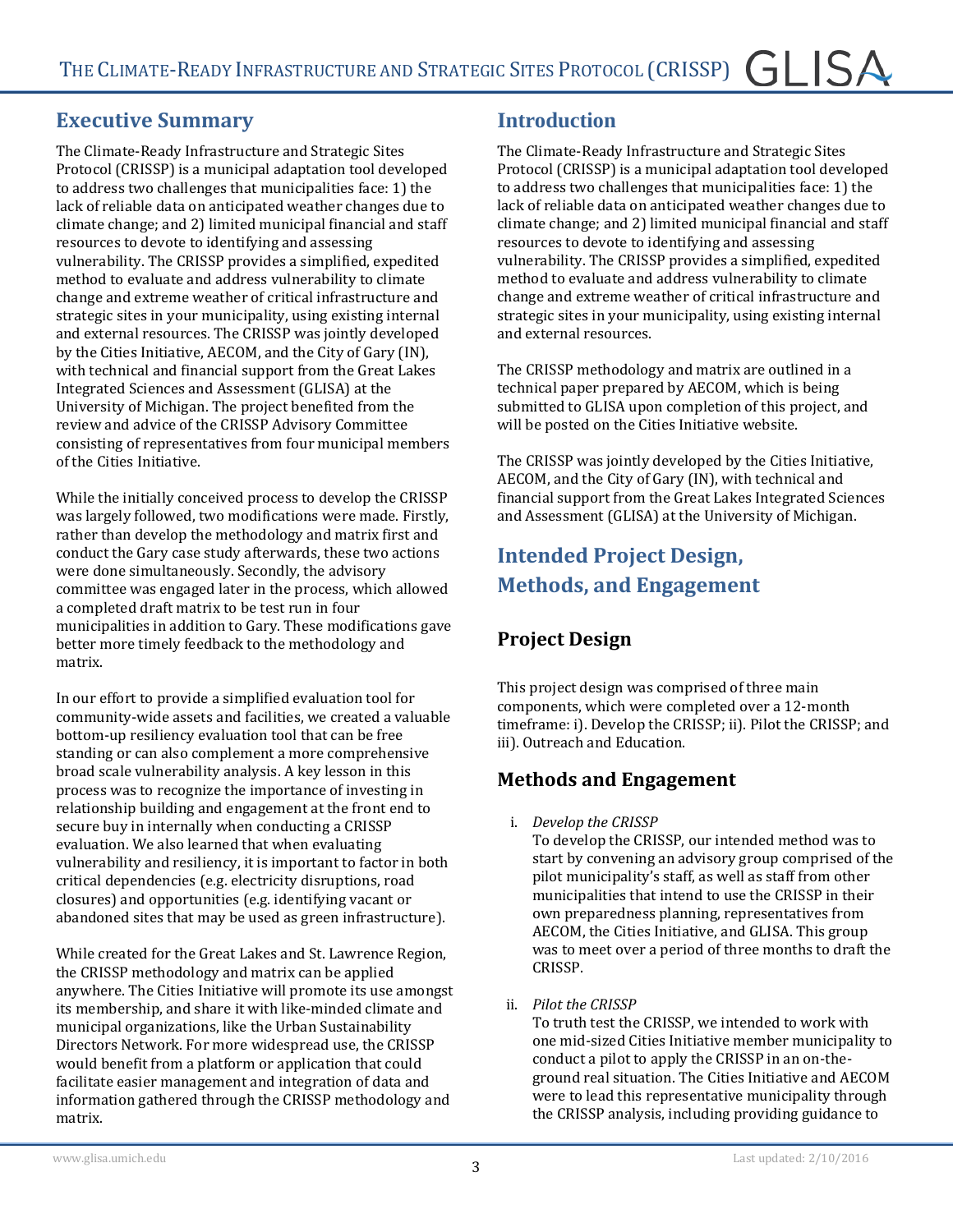the municipality on collecting the necessary data and utilizing tools, such as NOAA's ERMA, to facilitate determination of sensitive site locations and critical infrastructure requiring protection during storm events.

#### iii. *Outreach and Education*

This project's lessons learned, training and outreach were all to be incorporated into the Cities Initiative's existing Municipal Adaptation and Resiliency Service. Specifically, the Cities Initiative planned to:

- Create a webpage devoted to Coastal Storm Readiness on the MARS portal which will showcase this project
- Host a training workshop for municipalities on the CRISSP, to be held at our 2015 Annual Meeting in Sarnia;
- Host a webinar for municipalities on the CRISSP
- Prepare a case study on the pilot city experience using CRISSP;
- Prepare a white paper to be draft in partnership with GLISA; and
- Additional one-off outreach efforts like presentations, etc. as they arise.

### <span id="page-3-0"></span>**Expected Outcomes**

There were four expected outcomes from the CRISSP project:

- *i.* The project team will work with AECOM, an engineering consulting firm with coastal hazard mitigation expertise, and an advisory committee comprised of municipal representatives to *draft a sensitive sites and infrastructure protocol (SSIP).*
- ii. The project team will work with one representative city to *pilot the SSIP* to truth test the SSIP and refine it as necessary.
- *iii. Recommendations will be made to the pilot city decision makers* on short and long term actions to address their SSI in climate change preparedness planning.
- iv. The Cities Initiative will *educate and inform* our more than 110 member cities on the SSIP and SSI analysis through a training workshop, a webinar, a case study and additional outreach.

# <span id="page-3-1"></span>**Process for fulfilling the project goals**

### <span id="page-3-2"></span>**What worked well and what needed to be reworked as our project unfolded**

The process as outlined above in section 3 was largely followed. Each member of the core team brought his or her considerable experience and knowledge to the table and

everyone devoted a significant amount of their time to monthly and at times bi-weekly calls. The team worked very well together and worked through many issues as the methodology was developed. As we entered the work, we made two major changes to our workplan.

First, we chose to develop the CRISSP simultaneously with conducting the pilot, rather than sequentially. This allowed the pilot to inform the development of the matrix and methodology. By doing these two activities simultaneously, we benefited enormously from the advice and input from Gary.

For example, we started with developing a list of necessary data that would serve as an illustrative list for CRISSP users. By working through an actual list of data with Gary, we learned how accessible this data is, and identified other sources of data that Gary knew of that were added to the list.

The same approach was used in developing an illustrative list of community assets. By using Gary as an example, we were able to test source of information, like FEMA maps and the Department of Homeland Security definitions of critical infrastructure to identify critical community assets in Gary. By combining the development of the methodology and matrix with the Gary case study, the development of the methodology and matrix took longer than our original timeline, but we were able to keep to the overall timeline by doing two major tasks simultaneously.

Second, and partly as a result of the above decision, we involved the advisory group later in the process, after the initial CRISSP methodology and matrix had been developed rather than during the development process. This meant that we did not benefit from the advisory committee's advice during the development of the CRISSP. However, it did mean that the CRISSP matrix was ready to be tested by each advisory group member in their community. The workshop for the advisory group was therefore less of a training session, and more of a direct feedback session on the CRISSP matrix. This raised more issues to be addressed later in the process, but in the end provided stronger feedback than we otherwise would have received earlier in the process.

### <span id="page-3-3"></span>**Key 'A-ha!' moments**

#### <span id="page-3-4"></span>**Engaging municipal staff**

By engaging the City of Gary from the start of the development of the protocol, we quickly learned of the challenges for the lead city staff to engage other municipal staff in considering climate change vulnerability and resilience. The internal engagement approach and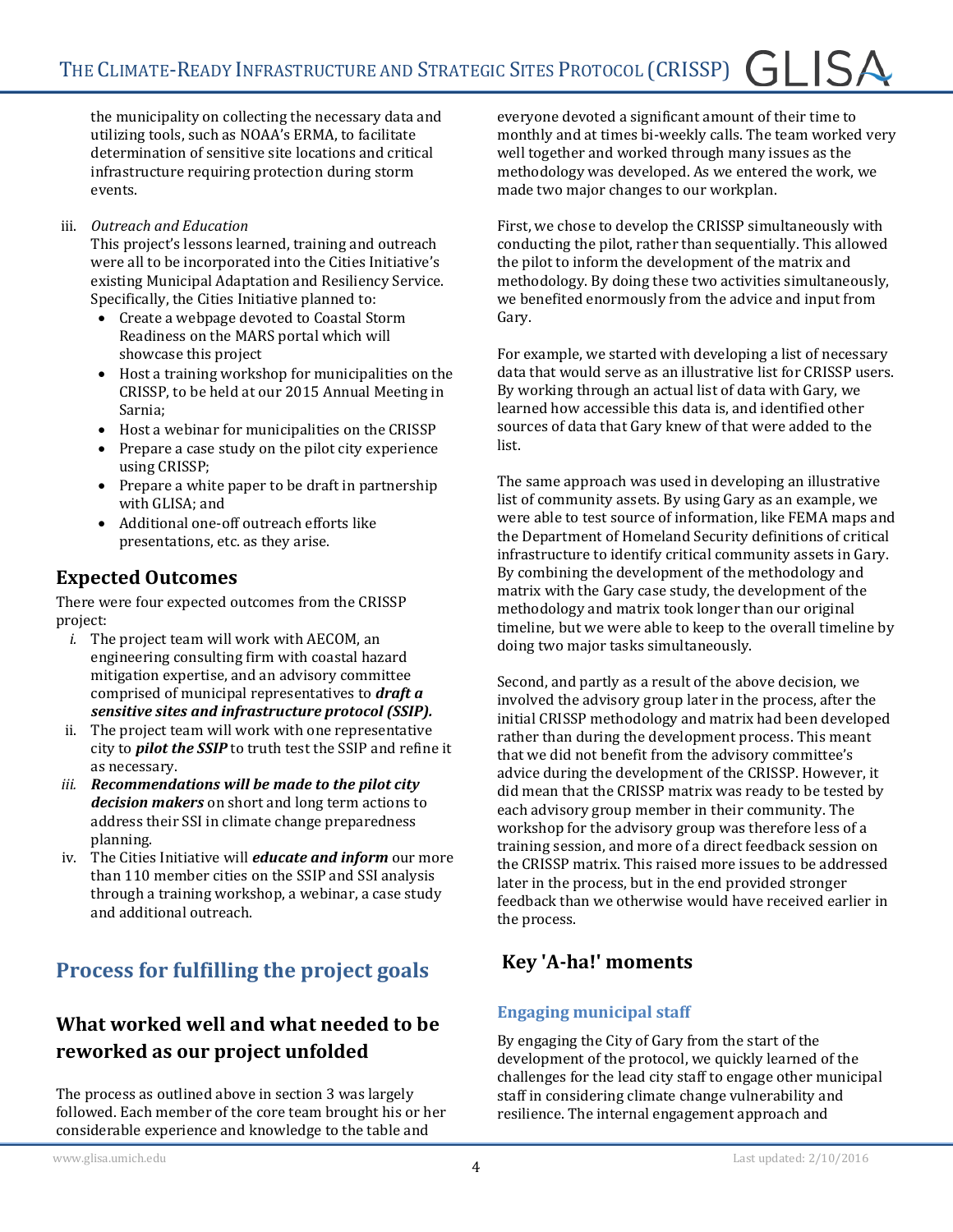messaging in a municipality therefore became a more important element to our discussions. This expanded our consideration of internal engagement as part of the CRISSP methodology. A webinar was developed and Gary staff were invited to participate. A fact sheet was prepared that was used to inform staff of the project and its purpose.

#### <span id="page-4-0"></span>**Limited resources can lead to more bottom-up resiliency planning**

As we approached this project, our intention was to provide a methodology for assessing vulnerability in a way that was less resource intensive and required less outside expertise, particularly for medium and smaller sized municipalities. We did this by developing a set of evaluative questions in a matrix that could be used by managers at the facility level, using existing information and data. In our discussions with the advisory group, we realized that this approach not only provided a cheaper, faster way to conduct a vulnerability assessment, it also provided a powerful tool to build a resiliency plan from the bottom up. Notwithstanding the challenges in engaging staff internally, noted above, the advisory group stressed the benefits of applying the CRISSP to facilities that may not otherwise be included in an infrastructure-oriented vulnerability analysis. For instance, Evanston focused on its library, Gary focused on a park and athletic center, both of which are prominent communityoriented assets.

#### <span id="page-4-1"></span>**Cascading Effects**

From the beginning the CRISSP acknowledged that cities worked as a 'system of systems', and the inter-relationships of these systems had to be taken into account to understand the cascading effect of one or more of them failing during an extreme weather event. However, the matrix itself focused on a single facility. In discussions with the advisory group, the matrix was modified to add Section G 'Critical Dependencies', which helps a facility manager consider these inter-relationships and cascading effects, particularly with respect to loss of power and other energy sources, water and wastewater services, IT and communications systems, and transportation networks. One advisory group member noted that this is particularly important because the inter-relationships and cascading effects were often common to any weather event, whether it be a flood, wind event or heat wave.

# <span id="page-4-2"></span>**Lessons learned/Key findings**

### <span id="page-4-3"></span>**Managing data**

With the participation of AECOM and Daniel Brown of GLISA, the team was able to identify existing data sources that were accessible to municipalities. There were lengthy

discussions about how to represent and integrate climate and hydrologic data. The whole point of the CRISSP was to keep it simple enough that managers of facilities could undertake their own vulnerability assessment. In the end, it was agreed that representing two scenarios, a management scenario depicting a typical weather event, and an extreme scenario, using a signature event in the municipality or environs. In the case of Gary, this was their 2008 storm and flood event.

Another way of predicting a future flood event was to build on FEMA flood maps by adding 2 feet to the flooding levels. However, another issue was raised by Gary. Having collected a significant amount of data from different sources, Gary had no way of managing and integrating this data onto one platform. A major recommendation coming out of this project is to find a platform or application that is generally accessible to municipalities that could manage and integrate this data, possibly through existing land use mapping programs or infrastructure asset management programs.

# <span id="page-4-4"></span>**From Sensitive Sites to Strategic Sites: Consider both opportunities and liabilities**

By working with Gary, we learned that our focus on 'sensitive sites', that is, natural sites such as wetlands or contaminated sites, was too limited. We were looking at the 'negative' side of the equation, rather than the positive side. That is to say, we were considering the liability of losing wetlands or of releasing contaminants during a storm event. The City of Gary, with a number of vacant and abandoned properties, was turning their mind to using these sites as part of their strategy to build resiliency, possibly by directing water to these sites, or identifying these sites as possible areas to build green infrastructure. In order to capture the use of these sites as strategic assets that could strengthen resiliency, we renamed our project, Climate Ready Infrastructure and Strategic Sites Protocol.

# <span id="page-4-5"></span>**Integrate climate readiness into existing planning process**

A number of advisory committee members underlined the importance of integrating climate readiness into existing planning processes instead of trying to launch an entirely new process. This was due to the number of planning processes already underway and the difficulty of securing financing and support for a new planning process. By integrating into an existing planning process, whether it be emergency planning or land use planning or infrastructure planning, climate readiness could move forward and may also benefit from an existing budget line to complete the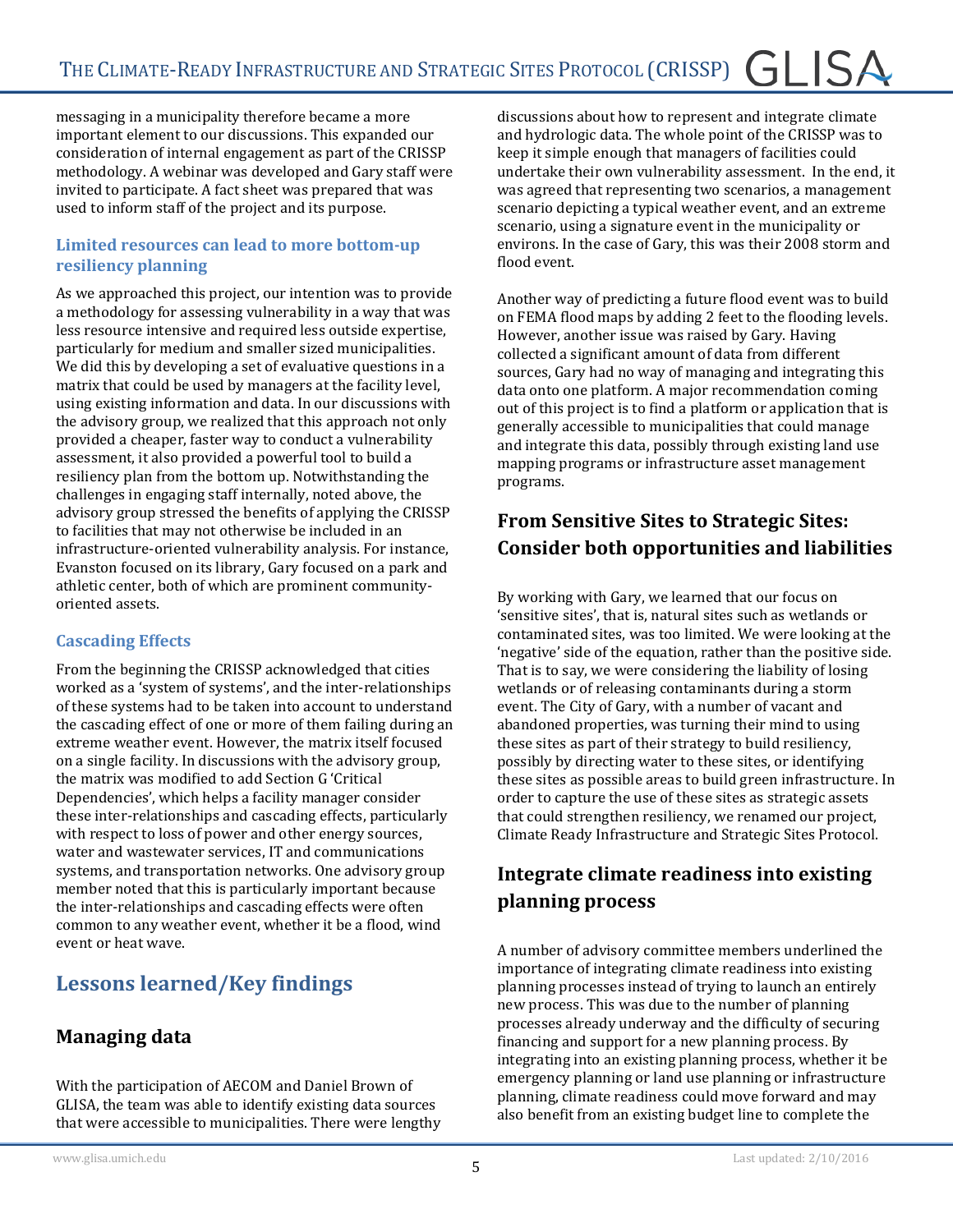work. It would also help in securing buy-in from overstretched municipal staff.

### <span id="page-5-0"></span>**How well are we doing?**

During the technical workshop, one of the advisory committee members raised the issue of how to use the matrix to evaluate how well a facility or municipality is doing in terms of climate readiness. While the matrix provided an excellent method for prompting facility managers to consider various aspects of climate readiness, it did not offer a means to weigh different criteria in a way that identified which issues were most critical in terms of readiness. One advisory committee member characterized it as a 'what keeps you up at night" question. As a result, the matrix was modified to include a 'competency measurement for internal benchmarking'. This selfevaluation function in the matrix allows facility operators or managers to evaluate their readiness on each topic using a 1-3 grading. In addition to this grading system, 'red flags' were added to indicate which issues were the most critical in terms of readiness. If the self-evaluation indicated a low level of readiness for these specific issues, these are flagged for immediate attention.

# <span id="page-5-1"></span>**Applicability to future work and other efforts in the region**

### <span id="page-5-2"></span>**Need for platform or app to integrate and manage data**

Going forward, the use of the CRISSP methodology and matrix would be aided by an electronic platform or app which would allow municipal staff to manage and integrate the information and data gathered through this process. Preferably an existing platform commonly used by municipalities such as a land use planning mapping platform, an emergency planning platform, or an infrastructure asset management platform such as CityWorks could be adapted for this purpose.

## <span id="page-5-3"></span>**Promotion of CRISSP methodology and matrix amongst Great Lakes cities**

Through the Gary Case Study and the use of the matrix by the advisory committee members, the value of the CRISSP methodology and matrix has been demonstrated. The Cities Initiative will continue to promote the CRISSP methodology and matrix amongst its 120 member cities, through its Municipal Adaptation and Resiliency Service. The Cities

Initiative will host a webinar for members and provide guidance material on our website.

### <span id="page-5-4"></span>**Sharing CRISSP methodology and matrix with like-minded climate and municipal initiatives**

The Cities Initiative will seek out and share the CRISSP methodology with like-minded climate and municipal initiatives. For example, it will be shared with the Urban Sustainability Directors Network, which is currently working on Great Lake Climate readiness. The Cities Initiative will seek to present the CRISSP at the Water Resilient Cities Conference hosted by Cleveland State University. It will also be shared with the Ontario Centre for Climate Impacts and Adaptation Resources (OCCIAR), at Laurentian University in Sudbury, Ontario. OCCIAR provides resources to municipalities and other governments and industry throughout Ontario and beyond.

# <span id="page-5-5"></span>**Conclusion**

The CRISSP methodology and matrix was developed to provide small and medium sized municipalities with an affordable, simplified approach to evaluating vulnerability and resiliency to extreme weather events associated with climate change. This project benefited enormously from the expertise of AECOM, the detailed review and practical application by Gary, Indiana, and the review and troubleshooting by members of the CRISSP advisory committee members.

The CRRISP methodology will be promoted amongst the Cities Initiative's 120 member cities, and with like-minded climate and municipal organizations, such as USDN and OCCIAR.

# **Acknowledgements**

The Cities Initiative, AECOM, and the City of Gary wish to thank GLISA and NOAA for their financial and technical support for this project.

The Cities Initiative, AECOM and the City of Gary thank the CRISSP advisory group for its guidance and support, including:

Missy Luick, Traverse City Debra Jensen, Milwaukee Metropolitan Sewerage District Kumar Jensen, Evanston Alan Nusbaum, Niagara Falls, NY.

Finally, the Cities Initiative wishes to thank Michael Donahue and Lawrence Frank of AECOM, Brenda Scott-